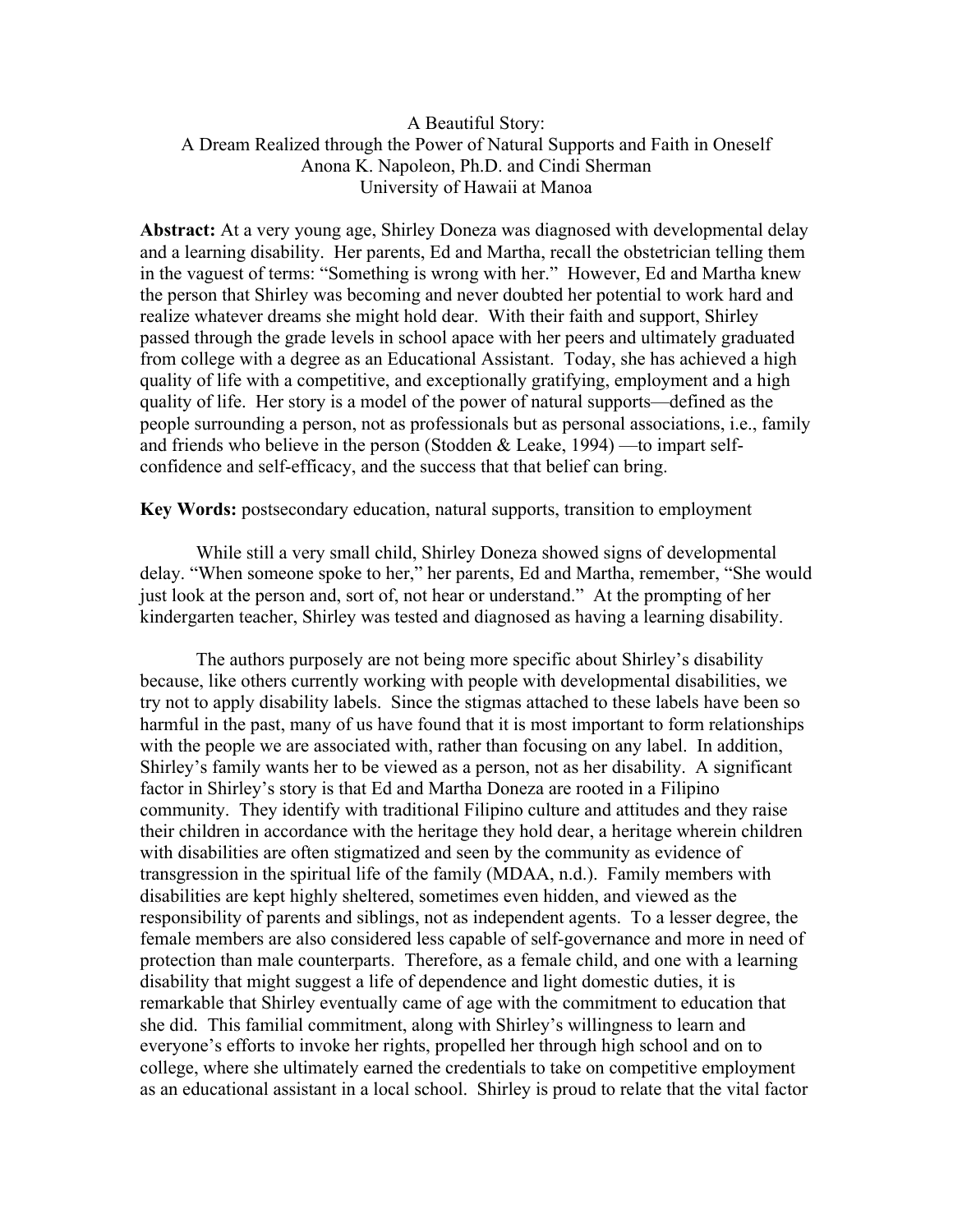in her success was her family's unwavering belief in her and in her potential. Shirley's story is a testimony to perseverance, self-efficacy, faith in oneself, and the indispensable benefit of natural supports.

At the outset of her formal education, Shirley's teacher suggested holding her back for a second year in kindergarten and limiting the expectations put upon her. This position conveyed to Ed and Martha that the well-meaning teacher was less convinced of Shirley's potential than they were. Ed and Martha sought the help of a Special Education advocate. They were determined to become involved in Shirley's education, even if it meant they were occasionally perceived as meddlesome. Ed remembers how he inadvertently acquired a reputation for "making trouble" because he asked so many questions. When a parent has a child with a disability, there are many things to learn, such as state laws and federal Acts. Suddenly there is a lexicon of terms and phrases— IEP's, Section 504, No Child Left Behind, and so forth—in which to become conversant. In addition, there are issues of curricular content and delivery that parents of a student with a learning disability must inquire about and advocate for. Ed and Martha recognized early on that they must be proactive if they were to garner a free and equal public education (which the Donezas came to know by yet another common acronym, FAPE) for Shirley.

For instance, they insisted Shirley be given the opportunity to learn new material that would emphasize concepts, underlying meanings, and critical thinking, rather than the rote memorization and "drill" activities that too frequently, they believed, defined Special Education classrooms. Specifically, they advocated through the Individuals with Disabilities in Education Act (IDEA) and, armed with the full awareness of the rights that Act conferred, obtained curricular and instructional modifications and supports. They called meetings with Shirley's teacher, the principal, representatives form the district SPED office, and local, government-funded disability support agencies and advocacy groups. The school, although located in Hawaii where various Polynesian cultures are widely represented, had never seen such involvement and assertiveness from a traditional Filipino family, where individual needs are typically subordinated to the larger community and girls' educations are not prioritized. Ed and Martha knew they had to defy traditional mores in the service of launching their daughter into satisfying, independent adulthood. They had to adapt as people, and they rose to the challenge.

With such firm parental support, Shirley's own faith in herself strengthened. She studied with the diligence and consistency of one resolved to defy typical expectations for someone with so significant a learning disability. This is a woman who was essentially written off as *uneducable* at birth. "I was determined," she says, "That I was going to finish." That determination, which had always been so supported at home, was beginning to convert the doubters. One teacher in particular, Shirley recalls, seemed to have a mantra just for Shirley: "You can do it, you can do it..."

Another factor that fueled Shirley's inner drive was the realization that her parents would not be with her forever. Even though she is a member of a strong Filipino community and can depend on members of that community for continued support,